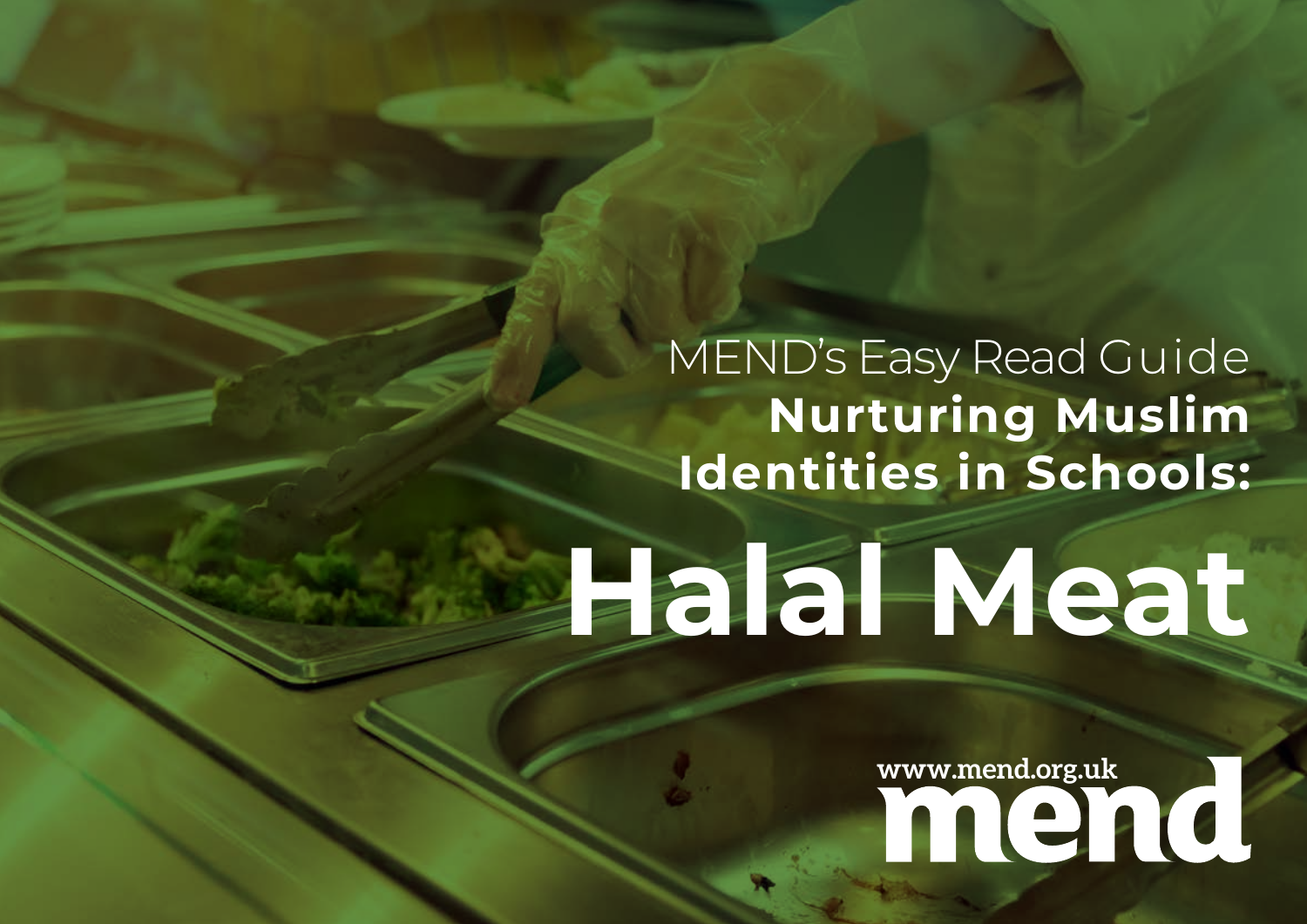

**Halal** 



**2**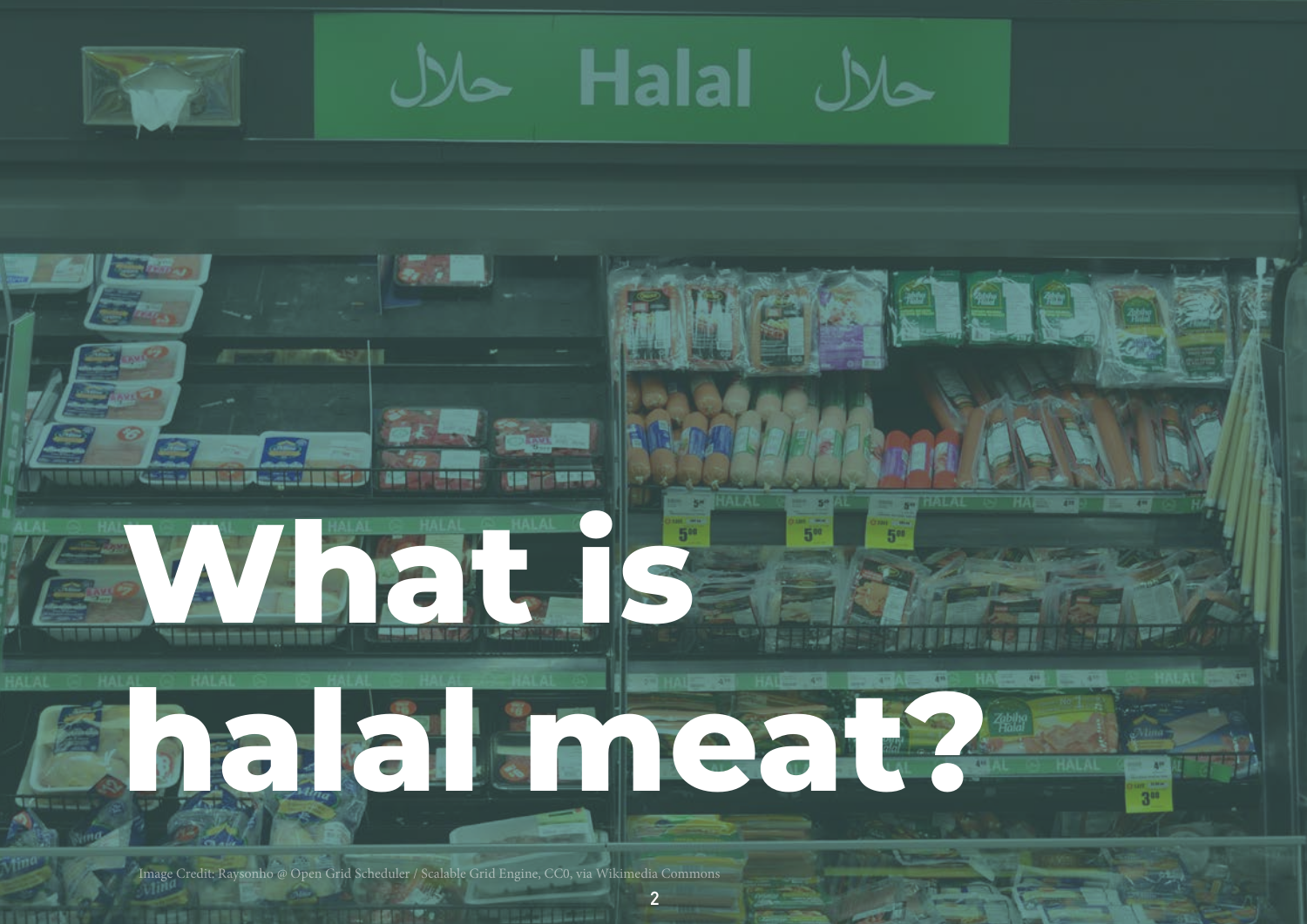Halal meat is an integral part of the Islamic faith. Halal means permissible, so when we discuss halal food or halal meat, we are talking about what Muslims are allowed to eat.

Muslims are prohibited from eating pork or drinking alcohol. They must also only eat meat that has been raised in an ethical way and slaughtered according to religious practice. This is similar to kosher requirements for Jewish communities.

The Department for Halal Certification EU states "Halal slaughter is one of the more humane methods available… and the only method acceptable for Muslim consumers.'' The method for slaughtering requires the animal to be healthy and well looked after, with the slaughter being performed by a Muslim after the invocation of 'In the name of Allah; Allah is the Greatest'.

<sup>1. &</sup>quot;Islamic Method Of Slaughtering – Department Of Halal Certification EU". 2020. Halalcertification. Ie. http://halalcertification.ie/islamic-method-of-slaughtering/.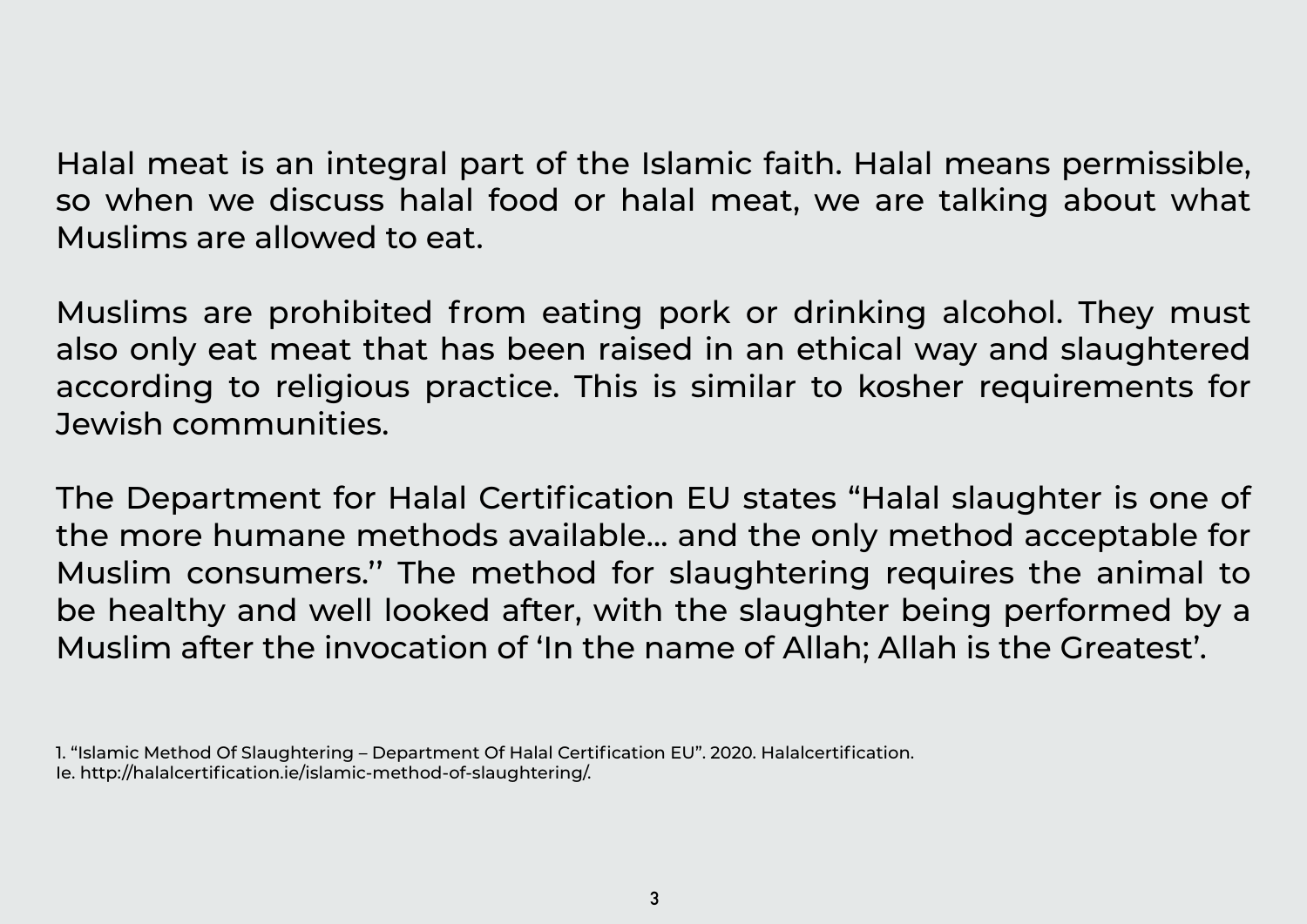Halal meat requires that the animal:

- Is kept healthy,
- Is given an adequate amount and quality of food and space to roam,
- animals so that they cannot see the state of the state of the state of the state of the state of the state of t **improved well-being and improved served sense of building values of building values of the sense of building values** it and become stressed, • Is slaughtered away from other animals so that they cannot see
- **• If Muslims feel their workplace is supportive in Ramadan, they**  with a sharp knife so that death • Has its throat cut very quickly occurs quickly and as painlessly as possible.

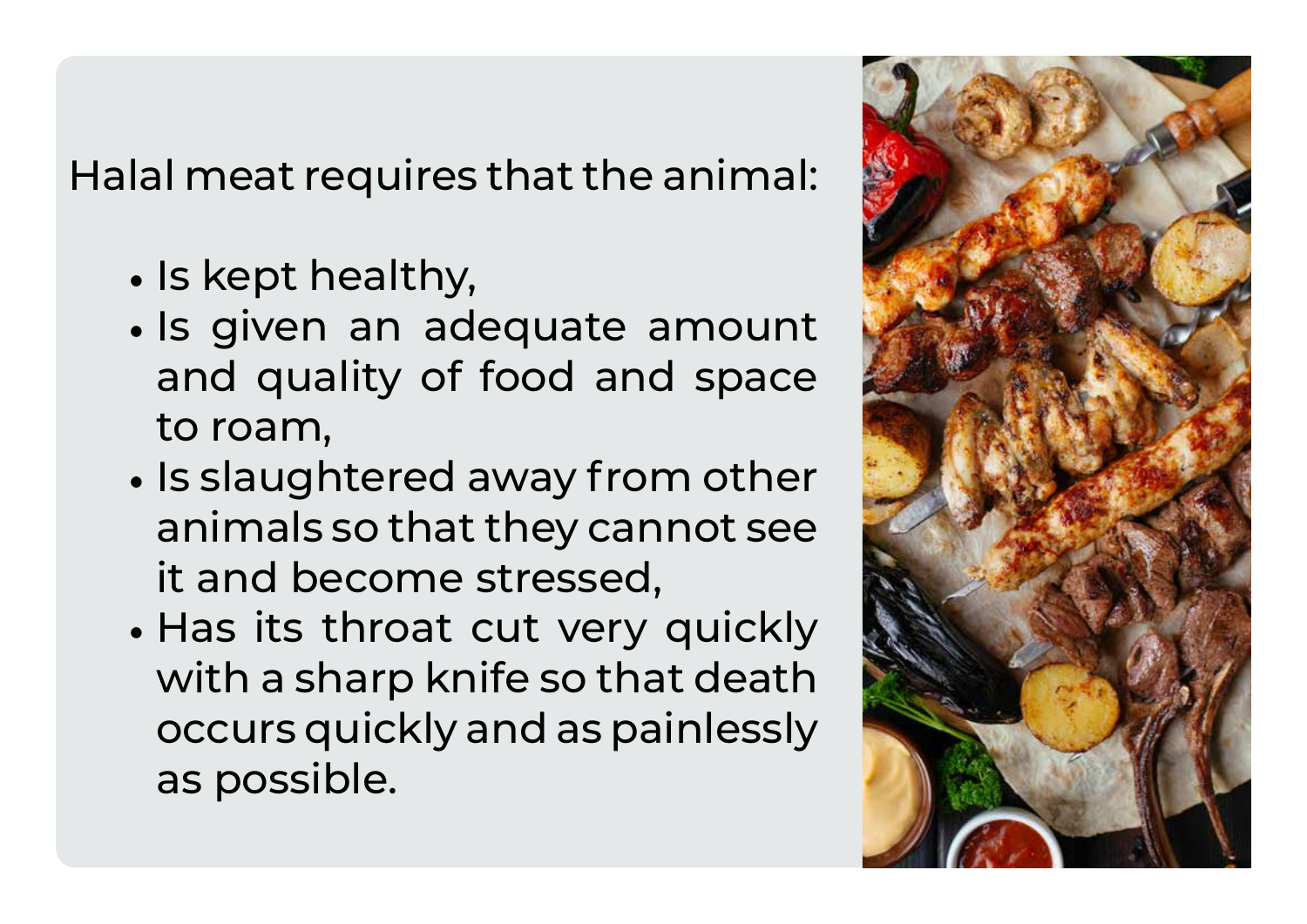### **Why is there controversy around halal meat?**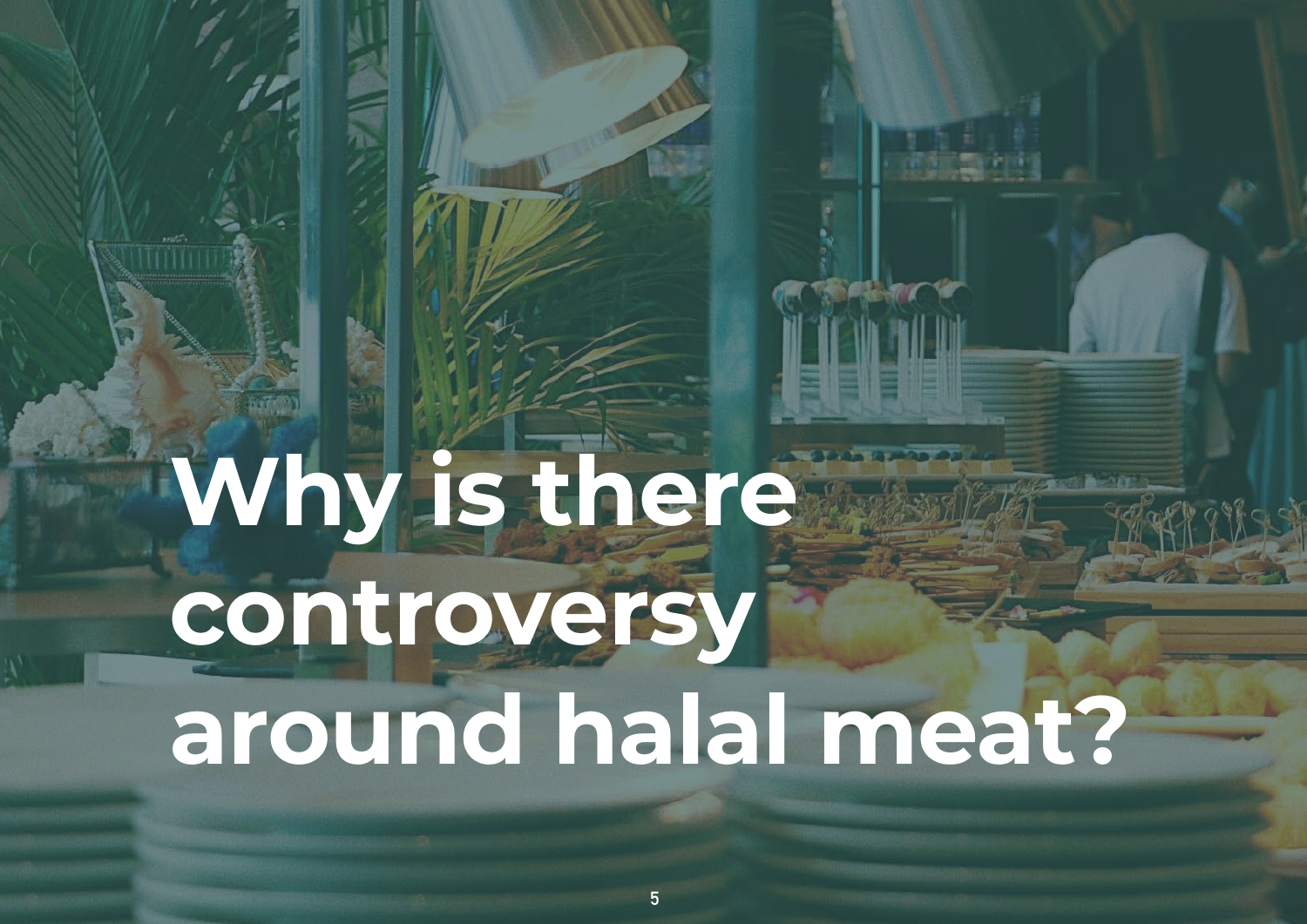When it comes to halal meat, the primary concern is an emphasis on providing the best welfare throughout the animal's life. However, halal meat has often been used as a political football used by right wing commentators to present halal practices as barbaric and inhumane.

These criticisms usually centre on the fact that some interpretations of halal slaughter do not permit stunning before the animal is slaughtered. However, when we consider the ethical qualifications of the industrialised meat industry as a whole (eg. battery farming, conveyor belt slaughter, electrocution of chickens, the high rate of failure for captive bolt stunning), it is clear that singling out Muslim practices as singularly or uniquely cruel is disingenuous at best and overlooks the core concept of animal welfare that underpins it.

However, these accusations often hold weight in the public imagination because the visible image of cutting the neck may appear traumatic, but does not reflect the speed with which the animal loses consciousness and the lack of pain felt compared to other methods.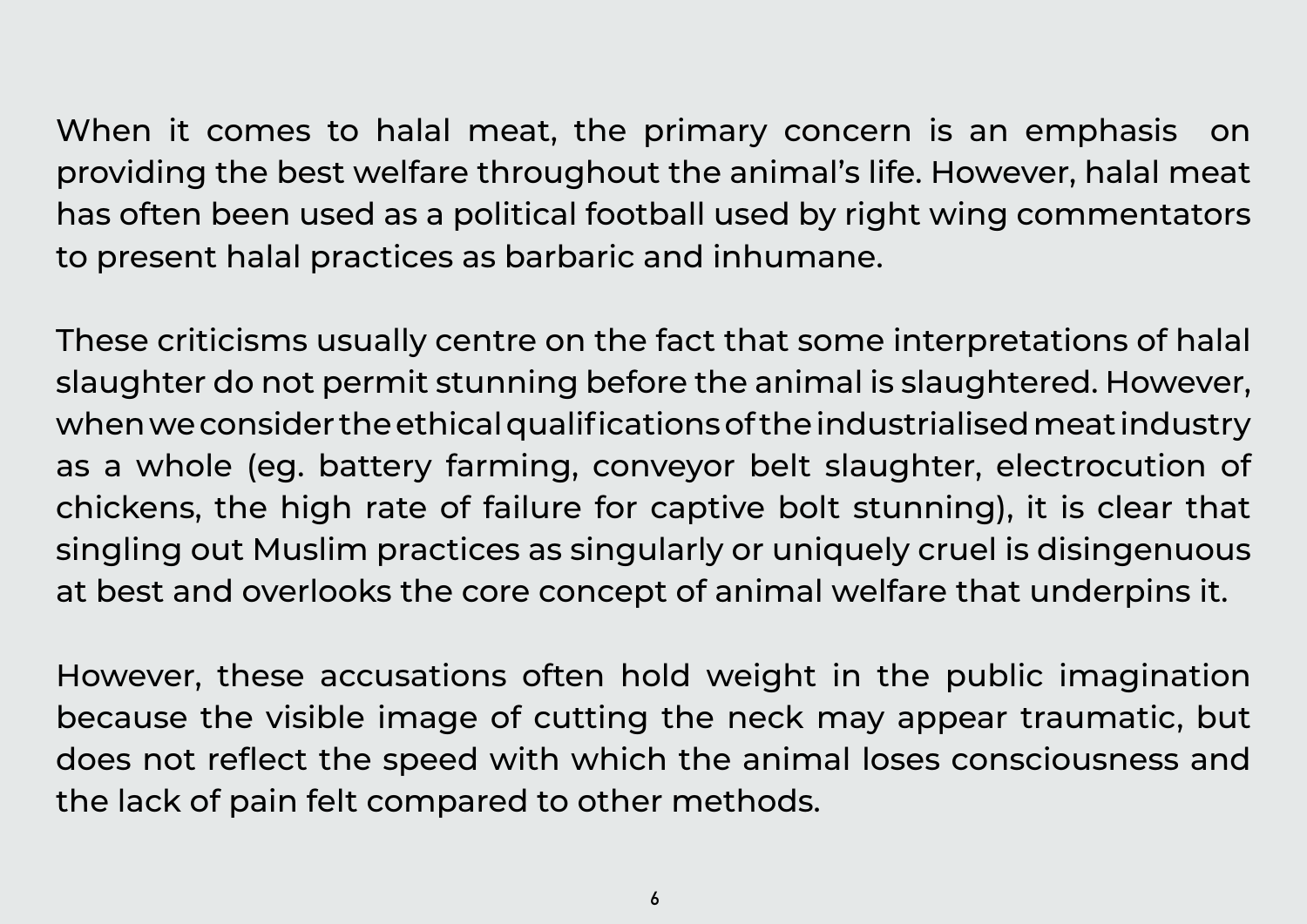### **Why is Muslim dietary requirements in schools important?**

**7**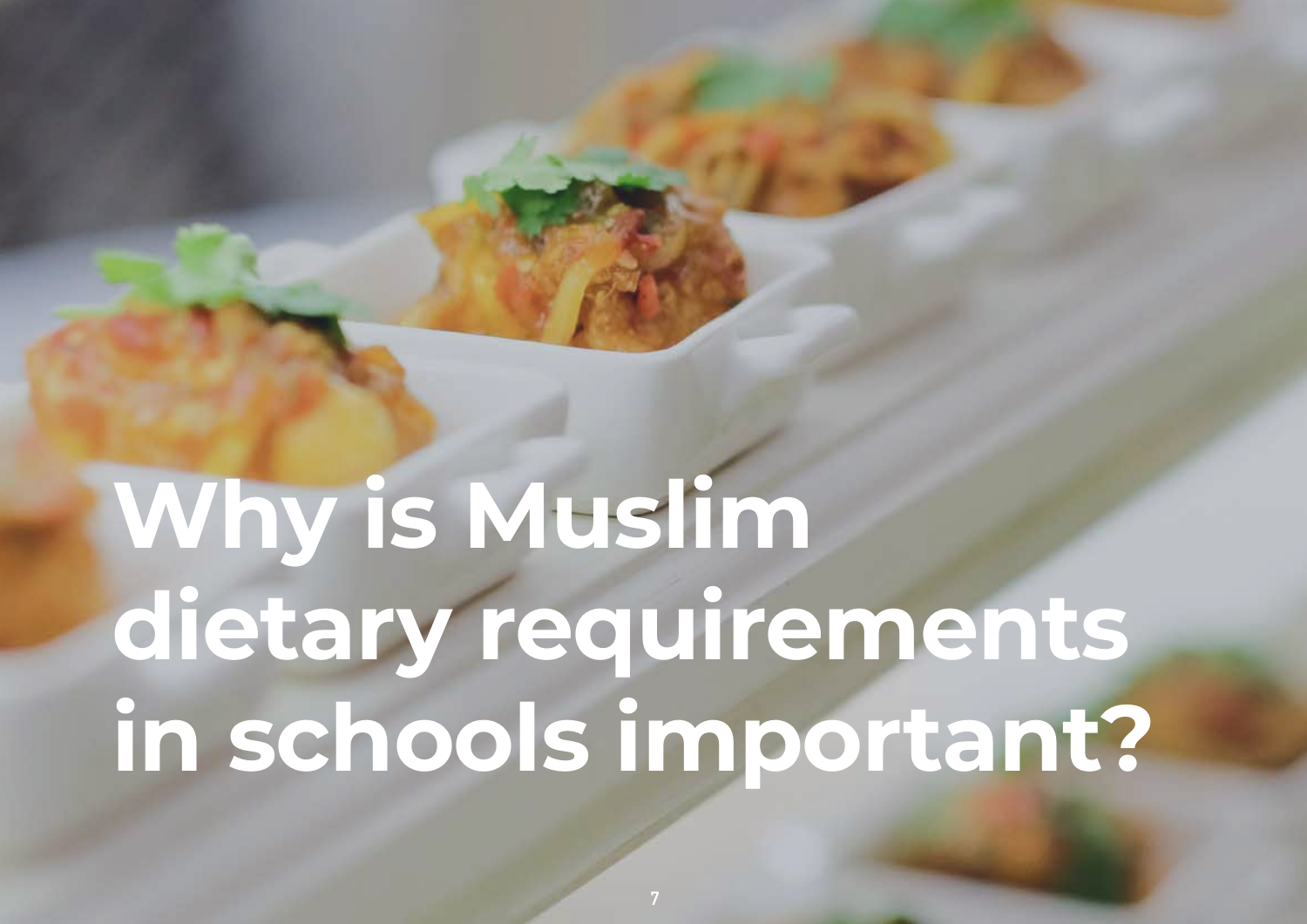Facilitating Muslim dietary requirements in schools is simple to achieve and has wide-reaching benefits for students and the school environment.

Supporting this practice allows Muslim students to develop their religious identities with confidence and feel secure in their positions as members of society. This is particularly important due to the Islamophobia that many Muslim students face throughout their lives.

Muslim students are often excluded from eating in canteens that do not offer halal meat or vegetarian options. Indeed, **if the only food available is meat based or has been mixed with pork products, many groups, including Muslims, Hindus, and Jews, will likely be unable to partake. Therefore, it is always advisable to have a vegetarian, vegan and halal options available that are kept separate from other meat options and pork products.** 

If their dietary requirements are not catered for, people often bring packed food from home, which is less convenient and also can create a feeling of exclusion. By accommodating different dietary requirements, school environments become more inclusive which will increase collaborative creativity, social connection, comfort, confidence, and wellbeing amongst students.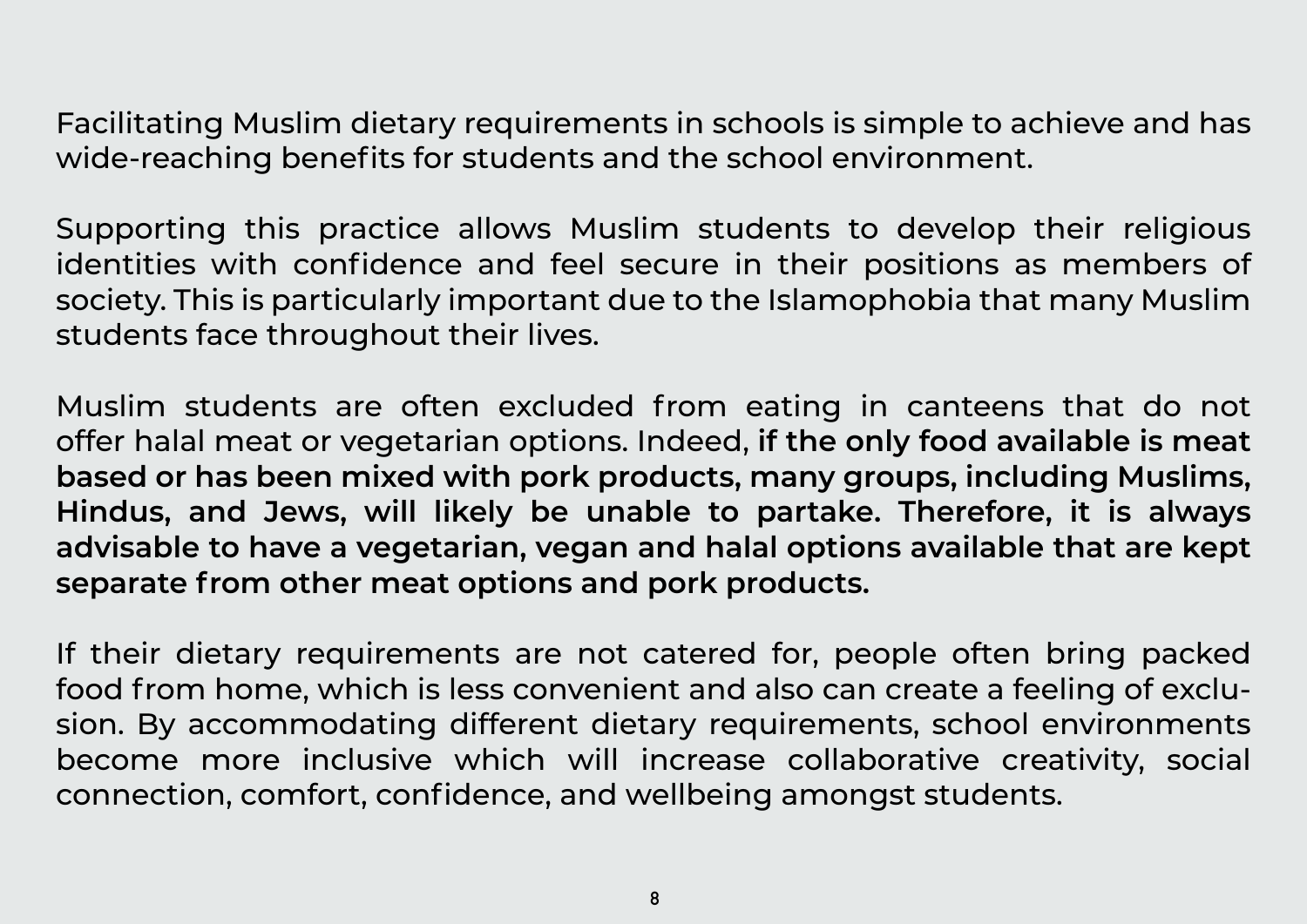### **What are the legal responsibilities of schools?**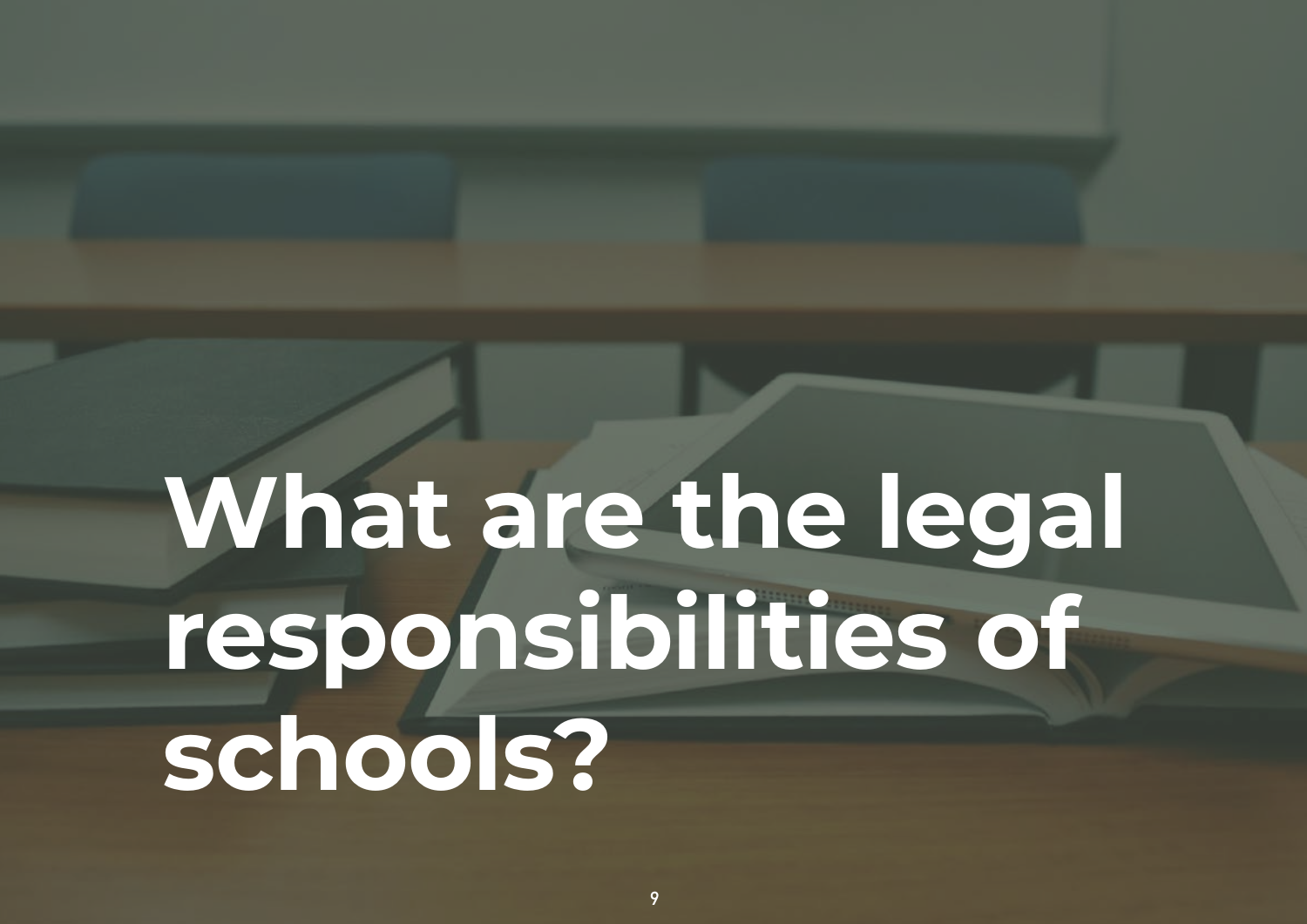The Equality Act 2010 is designed to protect the rights of individuals and ensure equality of opportunity for everyone, thus promoting a fair and equal society.

The Act covers nine protected characteristics, one of which is 'religion or belief'.

The Public Sector Equality Duty, created by Section 149 of the Equality Act 2010, demands that public bodies (such as schools) must give due regard to the need to:

- Eliminate unlawful discrimination, harassment and victimisation, and any other unlawful conduct in the Equality Act 2010.
- Advance equality of opportunity between people who share a protected characteristic and those who do not.
- Foster good relations between people who share a protected characteristic and those who do not.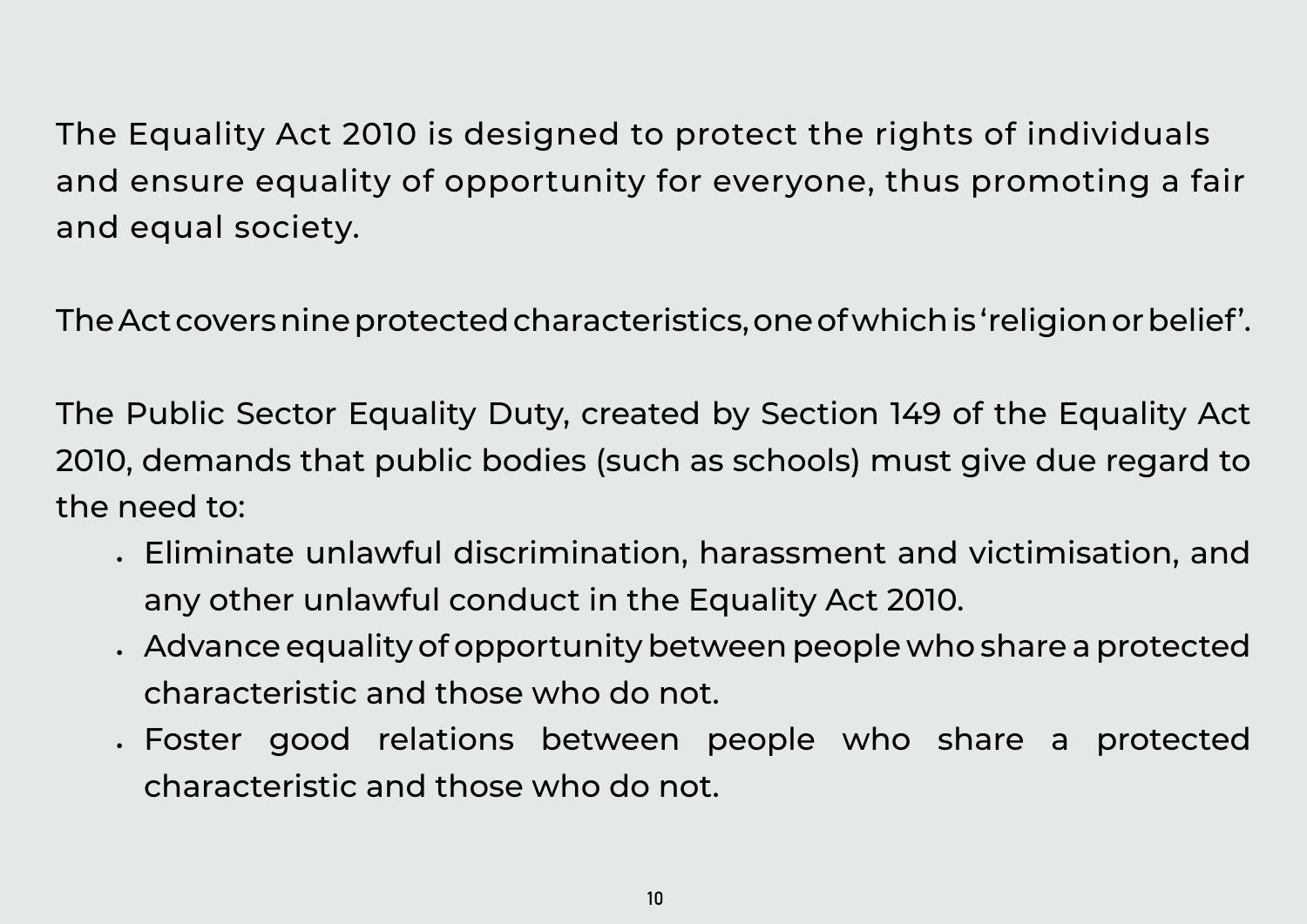At the same time, Article 9 of the Human Rights Act 1998 (freedom of thought, belief and religion) protects the right to put your thoughts and beliefs into action, including:

- The right to wear religious clothing,
- And the right to take part in religious worship.

As public bodies, schools must respect and protect these human rights.

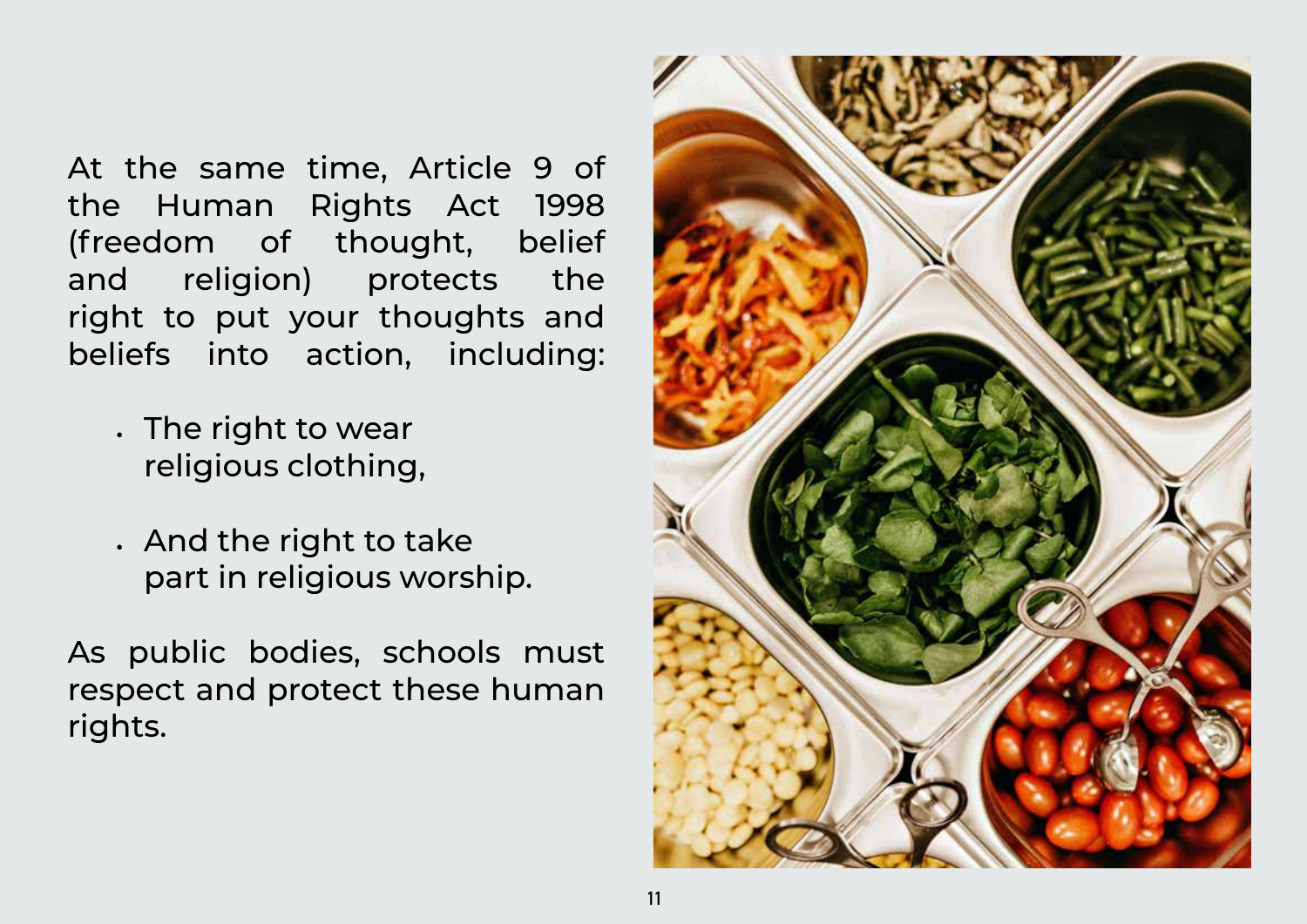# **What does this mean for schools?**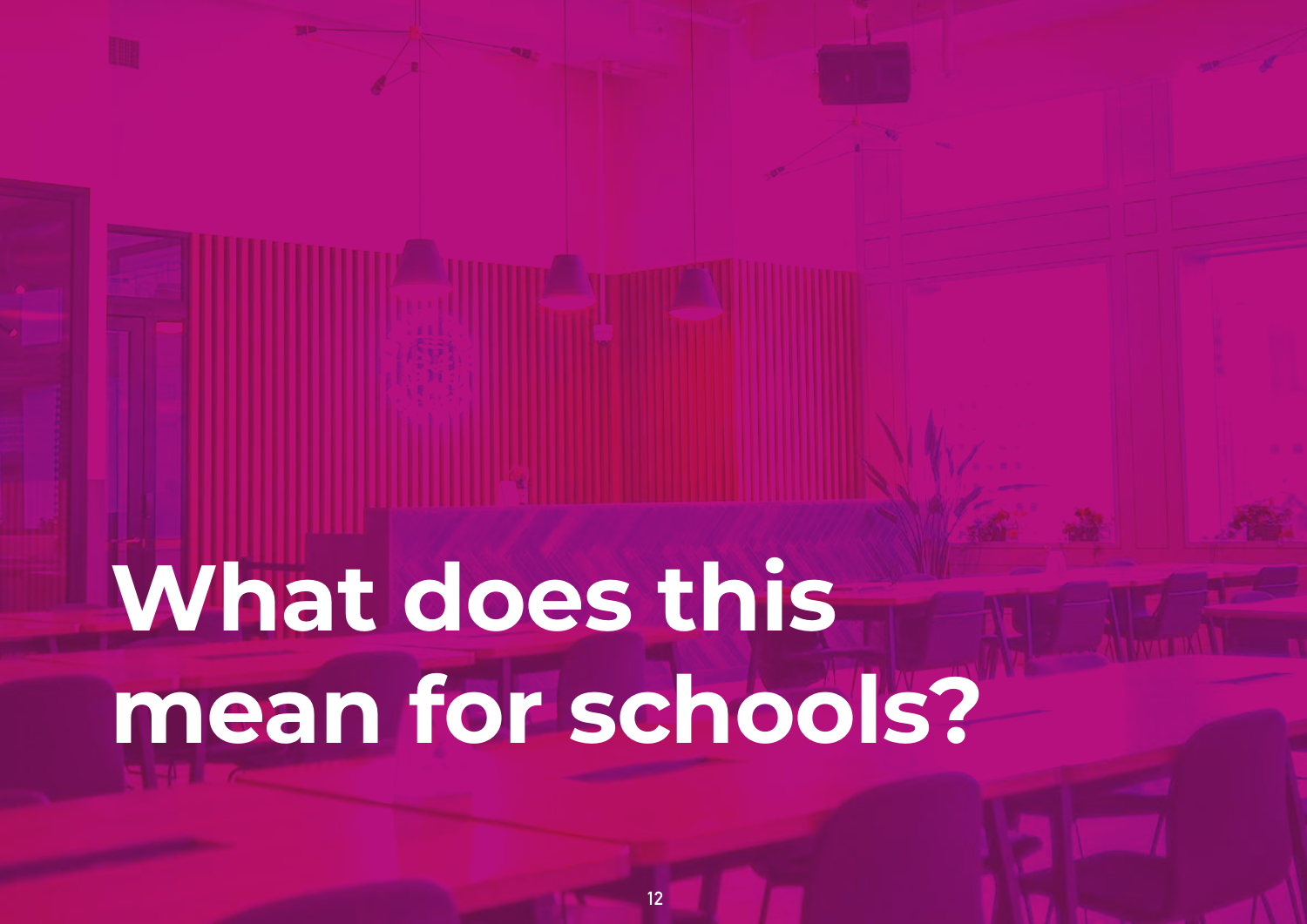In other words, schools must always consider how their policies or decisions impact people who are protected under the Equality Act.

The Department for Education released advice for school leaders, school staff, governing bodies, and local authorities on how best to fulfil the Public Sector Equality Duty. Specifically, they state that one of the ways to advance 'equality of opportunity' is to meet the needs of people who have a particular characteristic, for example "enabling Muslim pupils to pray at prescribed times".2

Simple accommodations, such as providing Halal meat, are therefore, important steps in fulfilling this Public Sector Equality Duty as they support students to fully engage with public life through encouraging confidence in their identity and sense of belonging.

2. Department for Education, "Equality Act 2010: Advice for Schools," GOV.UK, June 28, 2018, https://www.gov.uk/government/publications/equality-act-2010-advice-for-schools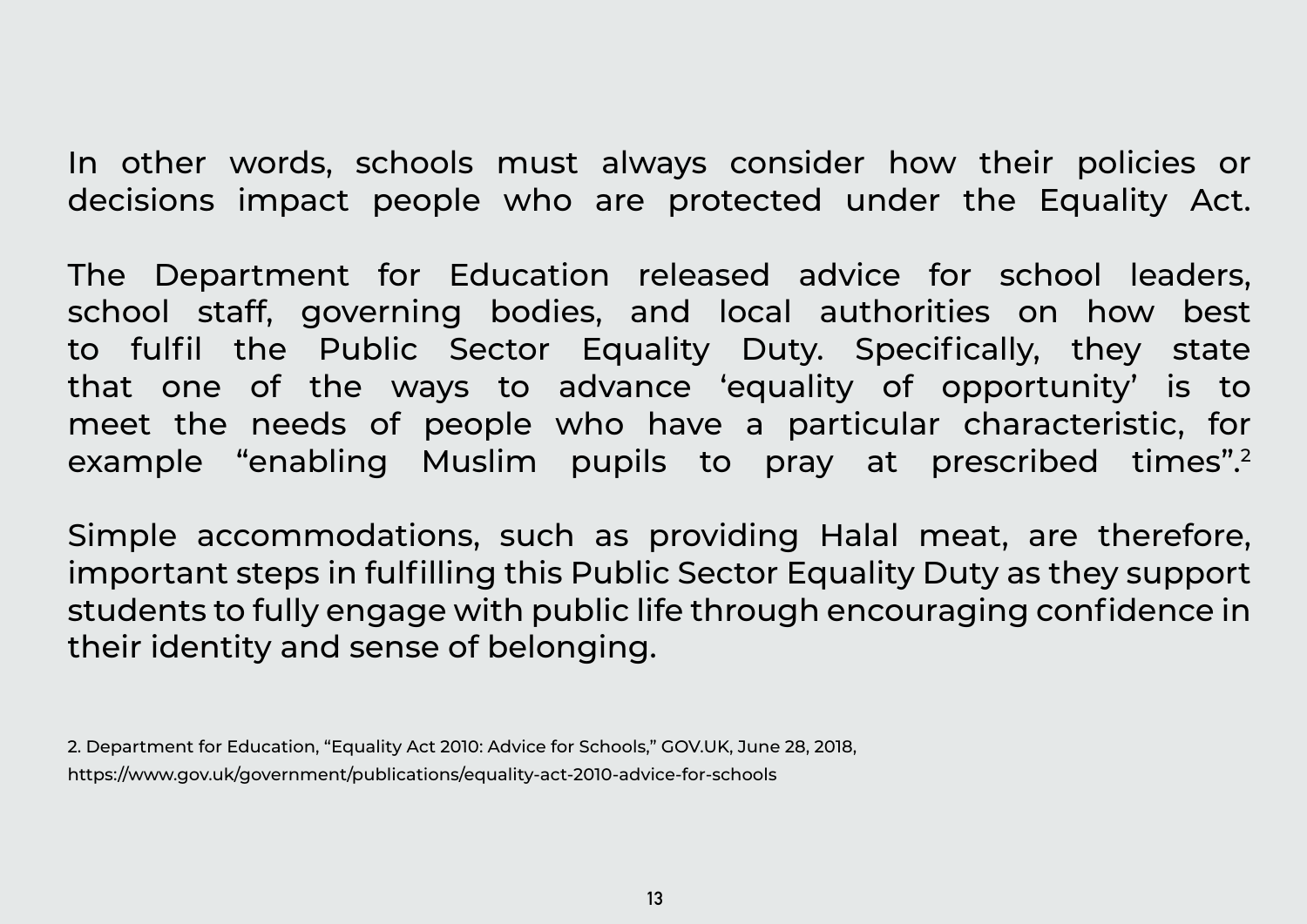Schools must also be aware of avoiding any direct or indirect discrimination against people with protected characteristics protected by the Equality Act.

According to the Equality and Human Rights Commission, "The way in which school facilities are provided can lead to discrimination." The commission gives the example of a school that does not provide Halal food in its canteen for its Muslim students, which means that they are unable to eat school lunches. "This is likely to be indirect religion or belief discrimination, because the school is unlikely to be able to justify this action."<sup>3</sup>

<sup>3. &</sup>quot;Technical Guidance for Schools in England," Technical Guidance for Schools in England | Equality and Human Rights Commission, accessed February 14, 2021, https://www.equalityhumanrights.com/en/publication-download/technical-guidance-schools-england

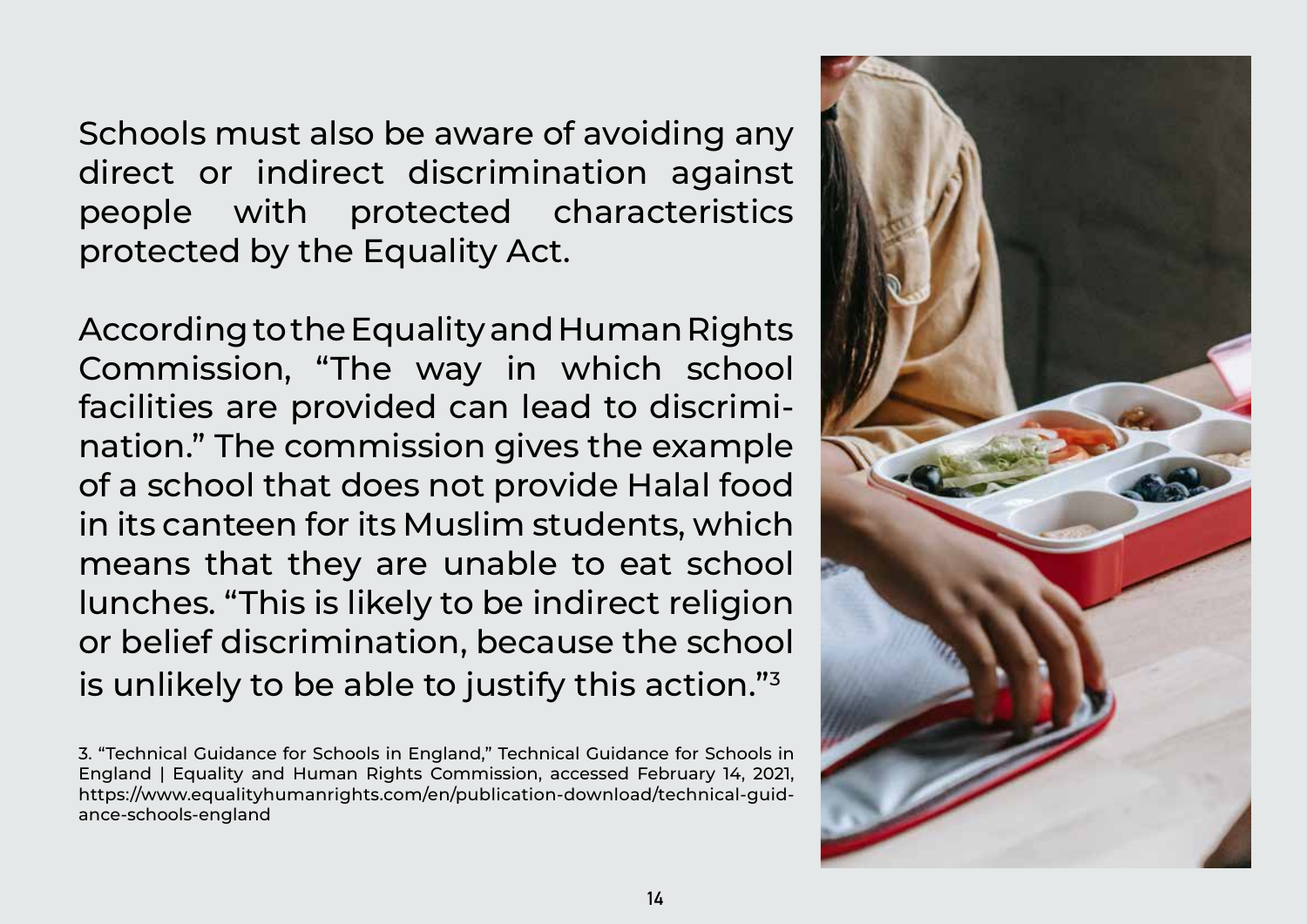#### **My school doesn't accommodate Muslim dietary requirements, what can I do?**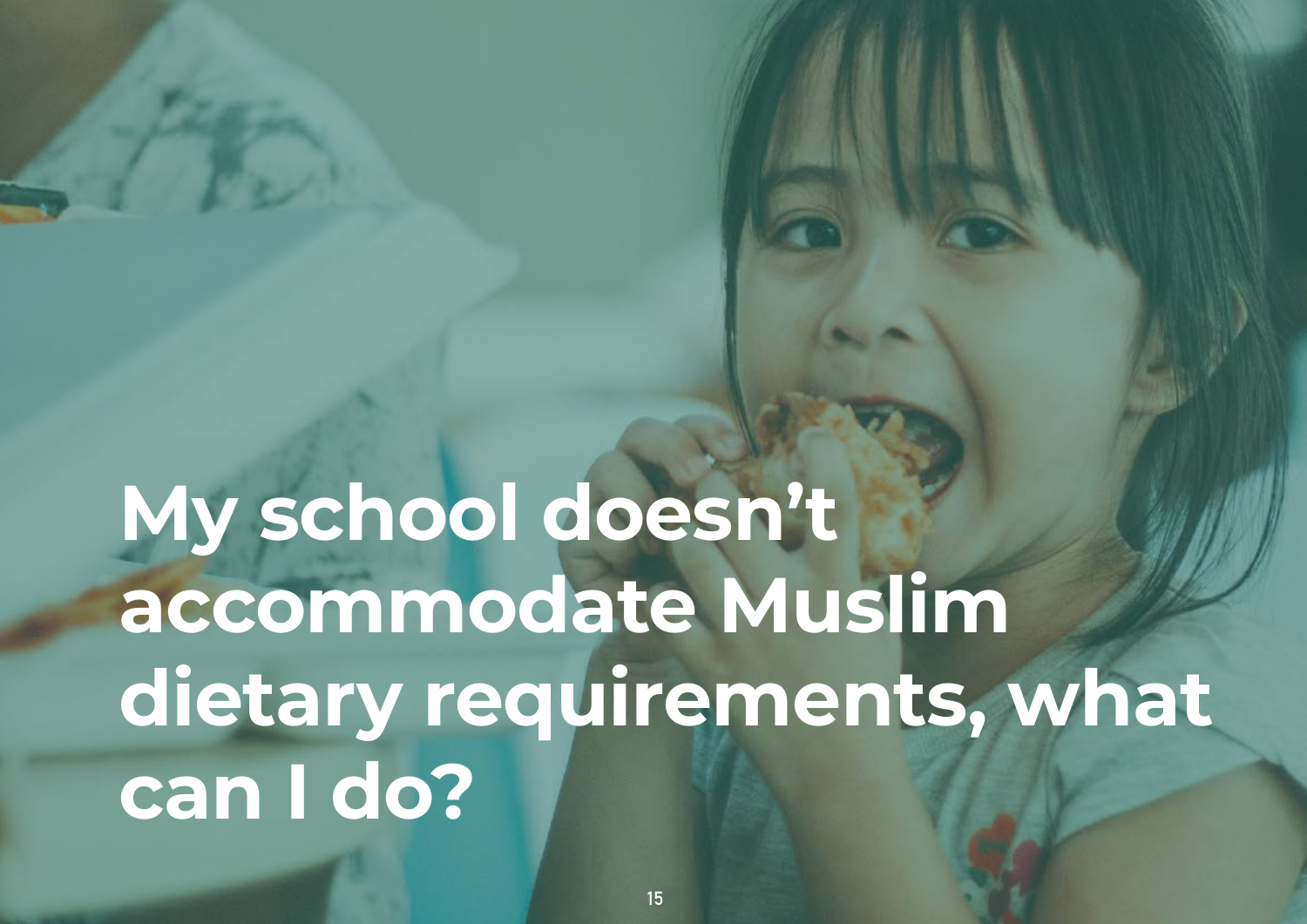- Read the school's policies, procedures, and guidelines which are usually published on the governance section of their website.
- Speak to the headteacher.

#### **Discuss with them:**

- The benefits of providing Halal meat,
- Why it is important to you/ your child,
- What the law says,
- What their current policies and procedures state,
- How they can introduce halal meat.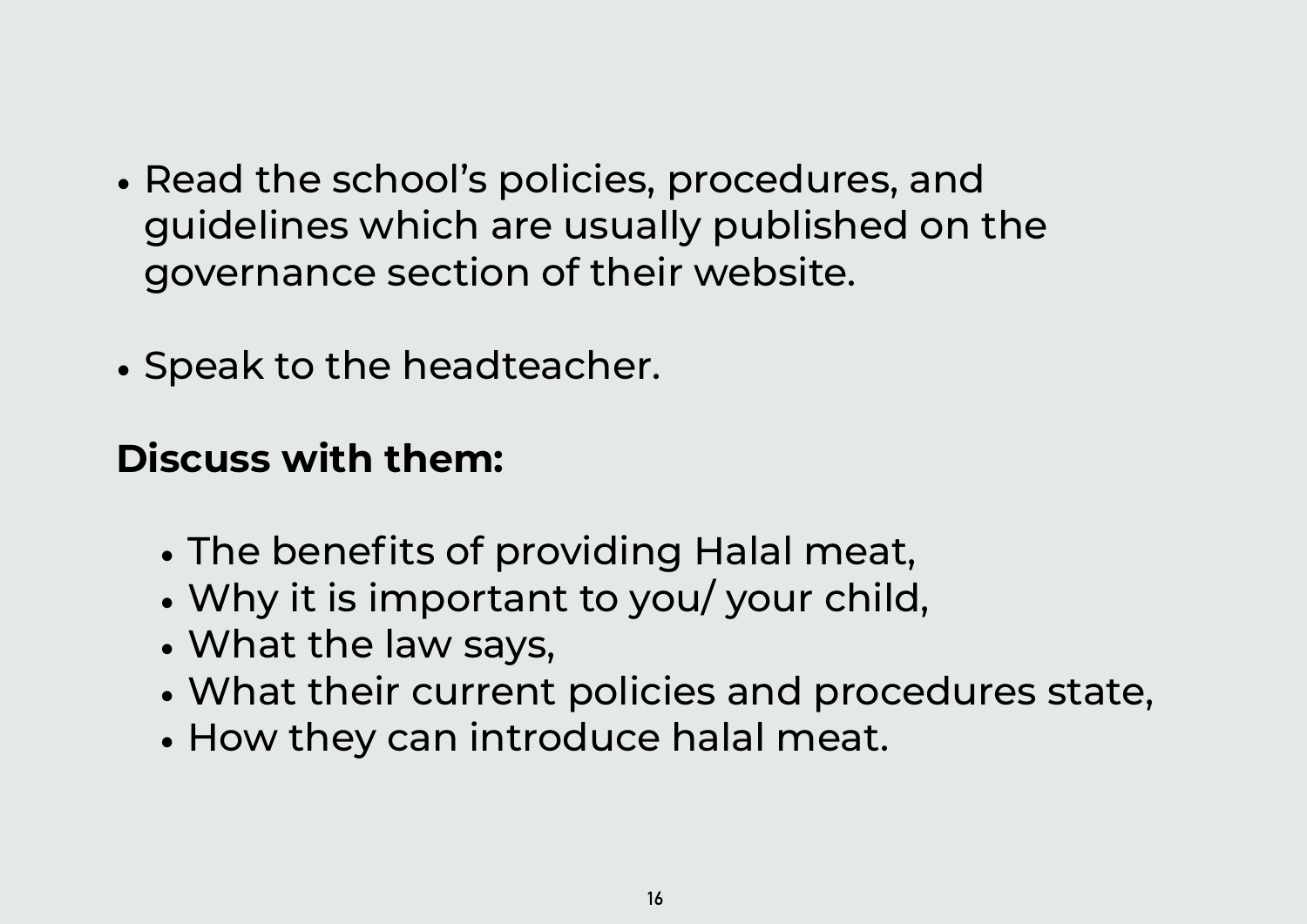**I have spoken to my school, but they haven't agreed to provide Halal meat. What can I do?**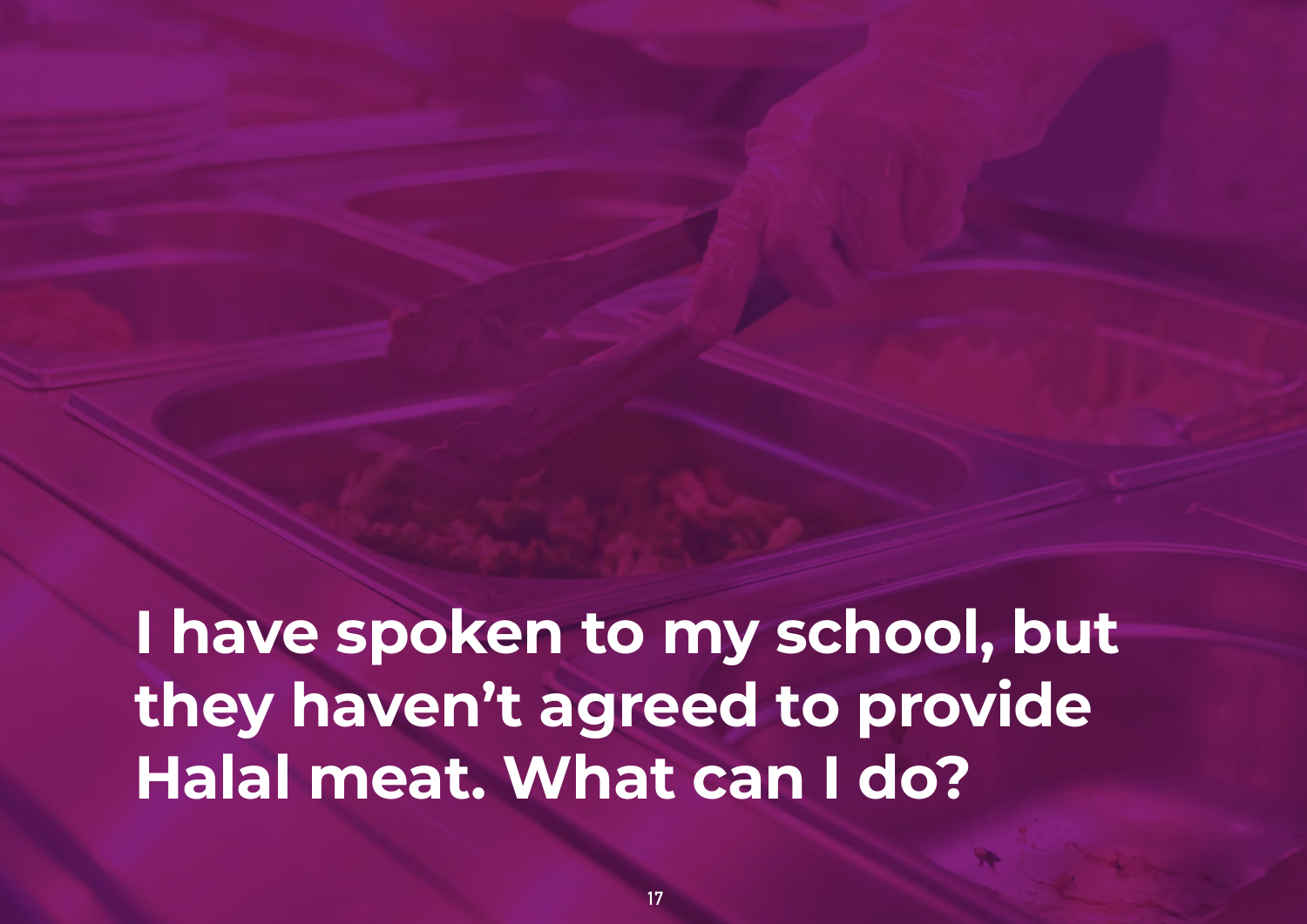#### At any time during the process, you can contact the **Islamophobia Response Unit (IRU)**.

The Islamophobia Response Unit (IRU), is a charity dedicated to supporting victims of Islamophobia. It was founded in response to rising anti-Muslim attacks, and the growing tide of anti-Muslim sentiment, across the United Kingdom. This service is for anyone who suffers or has suffered, an incident of hate crime or discrimination as a result of their Muslim faith (or perceived Muslim faith). The IRU offers a platform for victims of Islamophobic hate crime and discrimination to confidentially report and share their experiences and serves as a source for free legal assistance.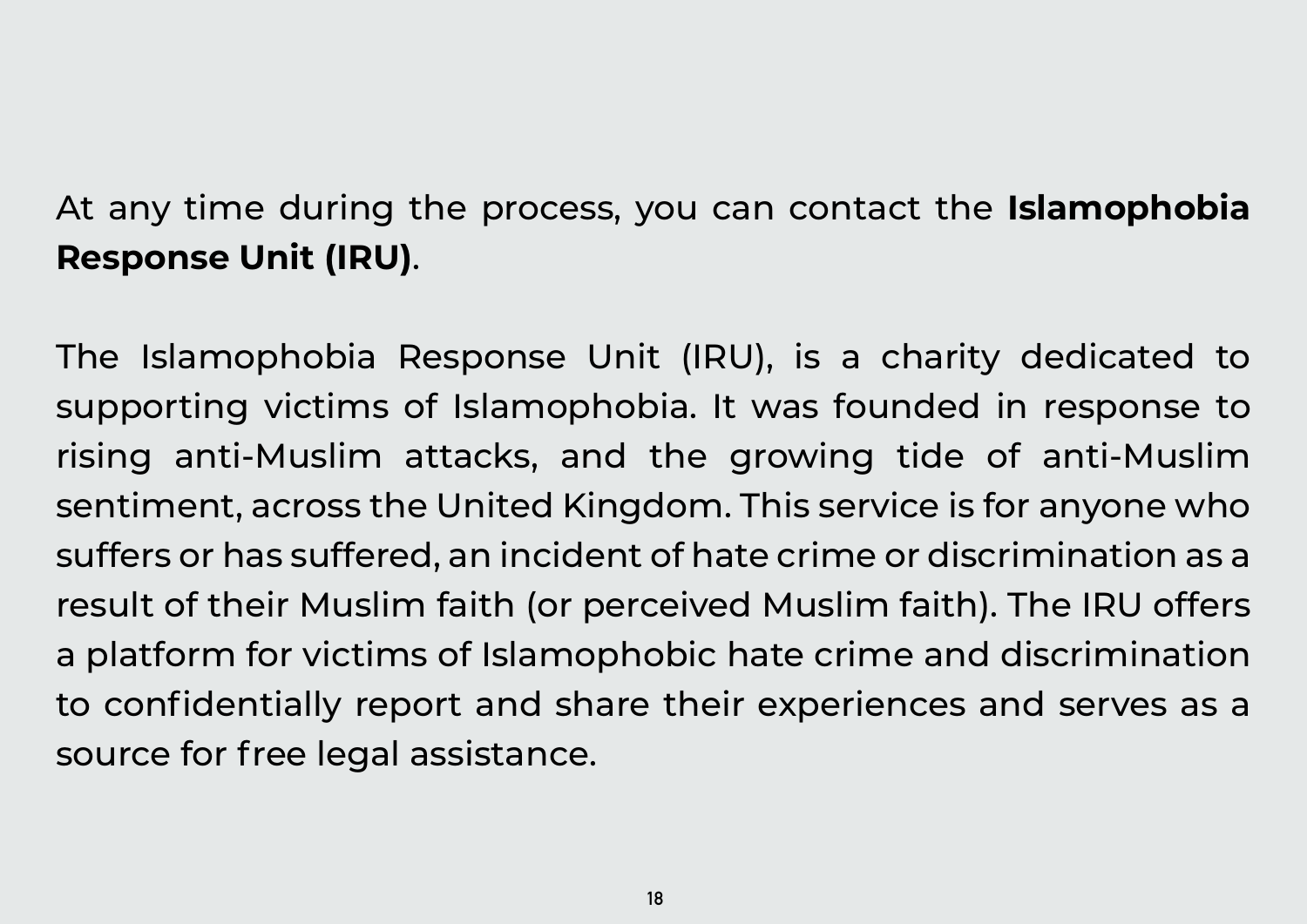

**Find out more and contact the IRU at www.theiru.org.uk**

**0203 904 6555 | info@theiru.org.uk**

**19**